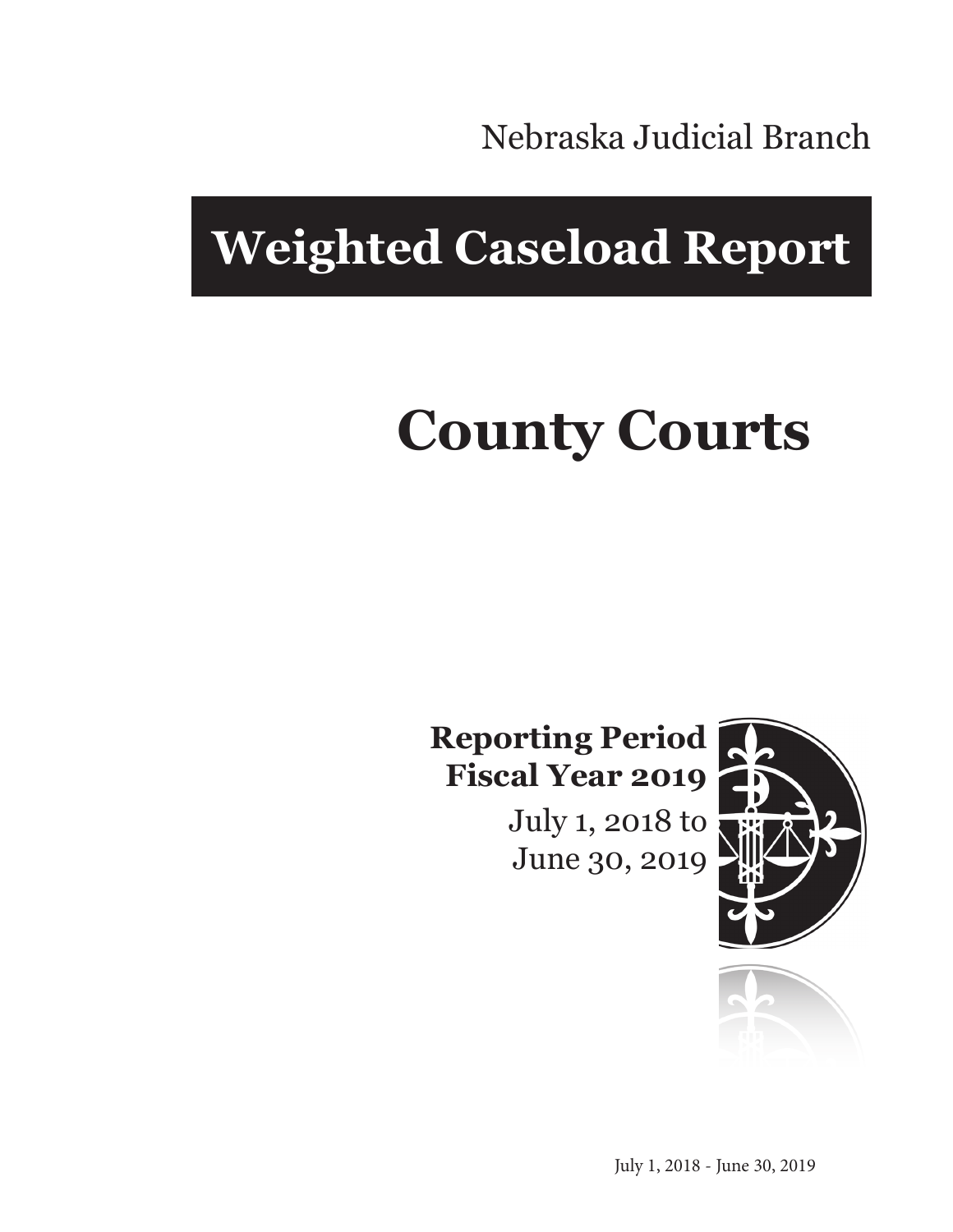### Nebraska County Courts Weighted Caseload Report

#### **Fiscal Year 2019 (July 1, 2018 — June 30, 2019)**

This Weighted County Court Caseload Report contains caseload statistics for Nebraska's 93 District Courts, grouped into twelve Judicial Districts. The judiciary of Nebraska currently assesses the need for judicial positions using a weighted caseload method based on cases opened. Weighted caseload systems provide objective, standardized determinations of resource needs.

*No quantitative judgeship assessment method, including a weighted caseload system will determine the exact number of judges required within a judicial district. But quantitative methods, such as weighted caseload can approximate the need for judgeships and provide a point of reference or standard for comparing relative need among judicial districts. Other measures, both qualitative and quantitative, may be used in conjunction with the weighted caseload standard calculation to support the assessment of judicial need. In particular, should the standard calculation show the need for a fractional judge (less than the full-time equivalent), additional assessments as to the relative workload per judge within a district and travel per judge may be useful. Also, other useful measures may include analyses of budget constraints, population trends, and other factors that may differentially affect the need for judges across districts.*

**Mission of the Nebraska Administrative Office of the Courts:**

Under the direction of the Nebraska Supreme Court, the Administrative Office of the Courts' mission is to ensure the public has equal access to justice, using leadership, education, technology, and administrative services to implement consistent, efficient, and effective court practices.



**Corey R. Steel | Nebraska State Court Administrator Nebraska Supreme Court**

Rm. 1213 State Capitol | P.O. Box 98910 | Lincoln, NE 68509 T 402.471.3730 | F 402.471.2197 www.supremecourt.ne.gov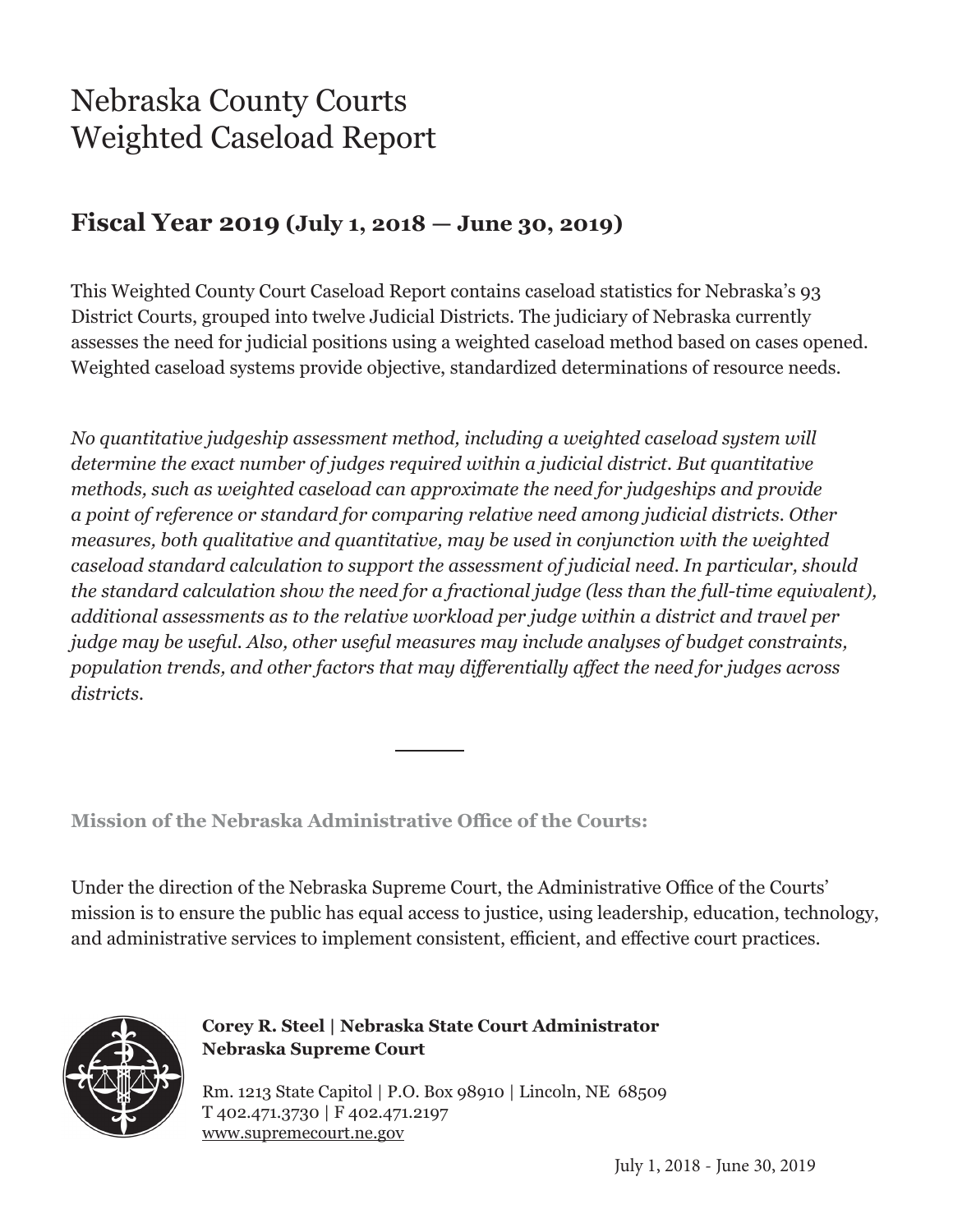#### Nebraska County Courts Judicial Needs

Fiscal Year 2019 (July 1, 2018 - June 30, 2019)

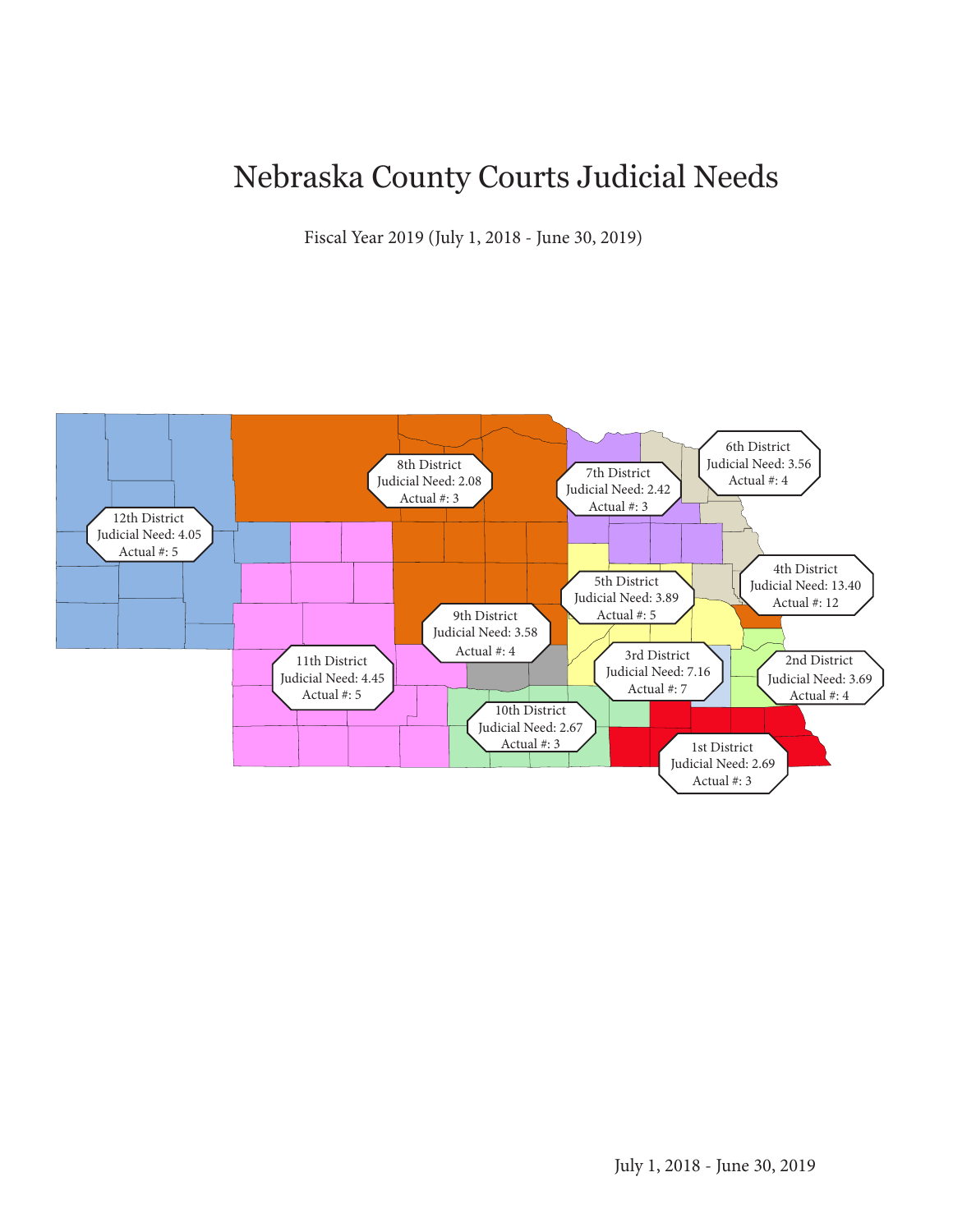#### Weighted Caseload Report 1st Judicial District - County Court

County court need for judges: 2.69 Current number of judges: 3



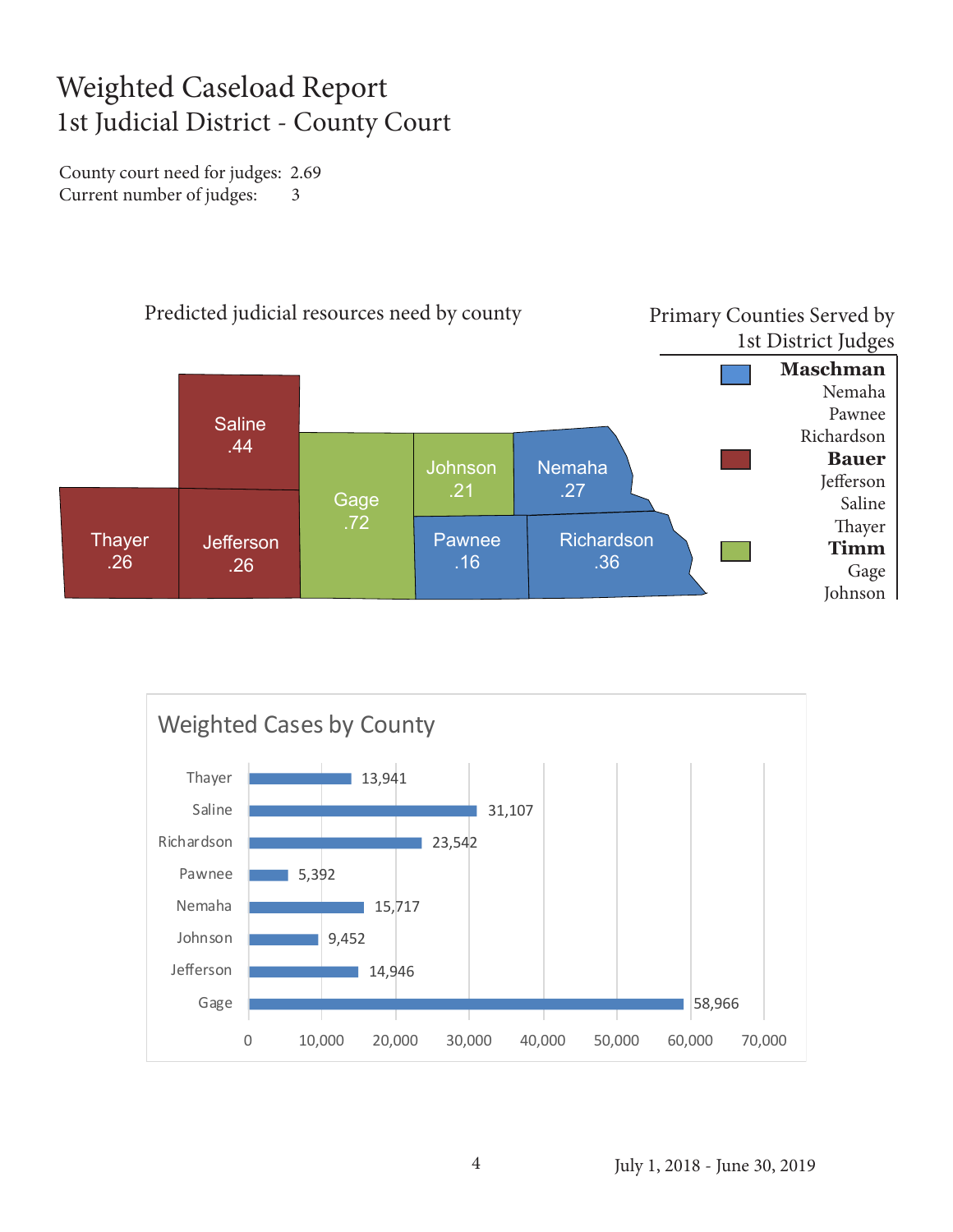#### Weighted Caseload Report 2nd Judicial District - County Court

County court need for judges: 3.69 Current number of judges: 4





\*Sarpy County Juvenile Judge Robert O'Neal hears all Otoe County Juvenile Cases (Juvenile cases have been removed from Otoe County weighted cases and added to Sarpy County weighted cases.)

July 1, 2018 - June 30, 2019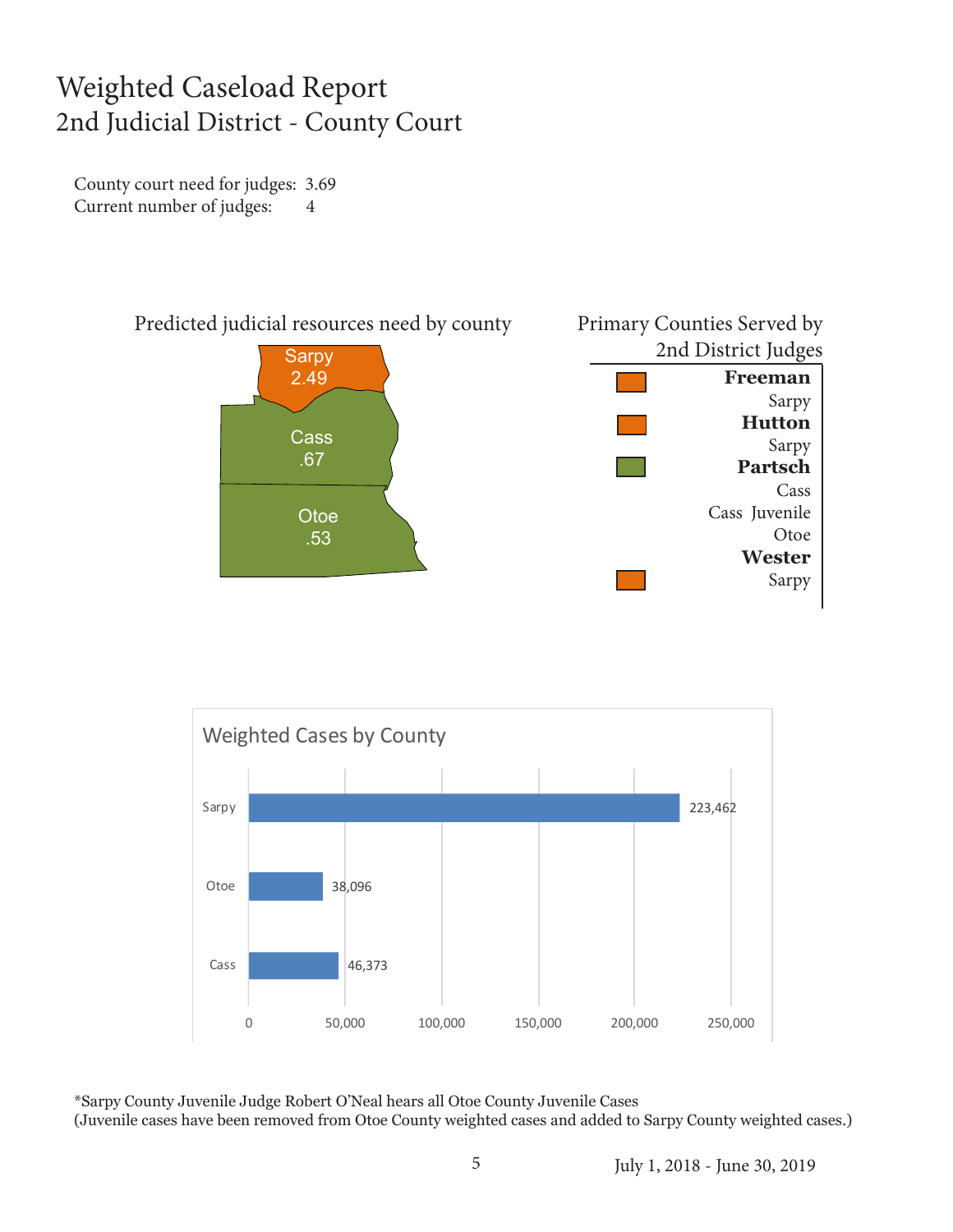#### Weighted Caseload Report 3rd Judicial District - County Court

County court need for judges: 7.16 Current number of judges: 7



| Judges Serving the 3rd District |
|---------------------------------|
| <b>County Court</b>             |
| Acton                           |
| Fruedenberg                     |
| Parsley                         |
| Phillips                        |
| Reuter                          |
| Yardley                         |
| Zimmerman                       |
|                                 |

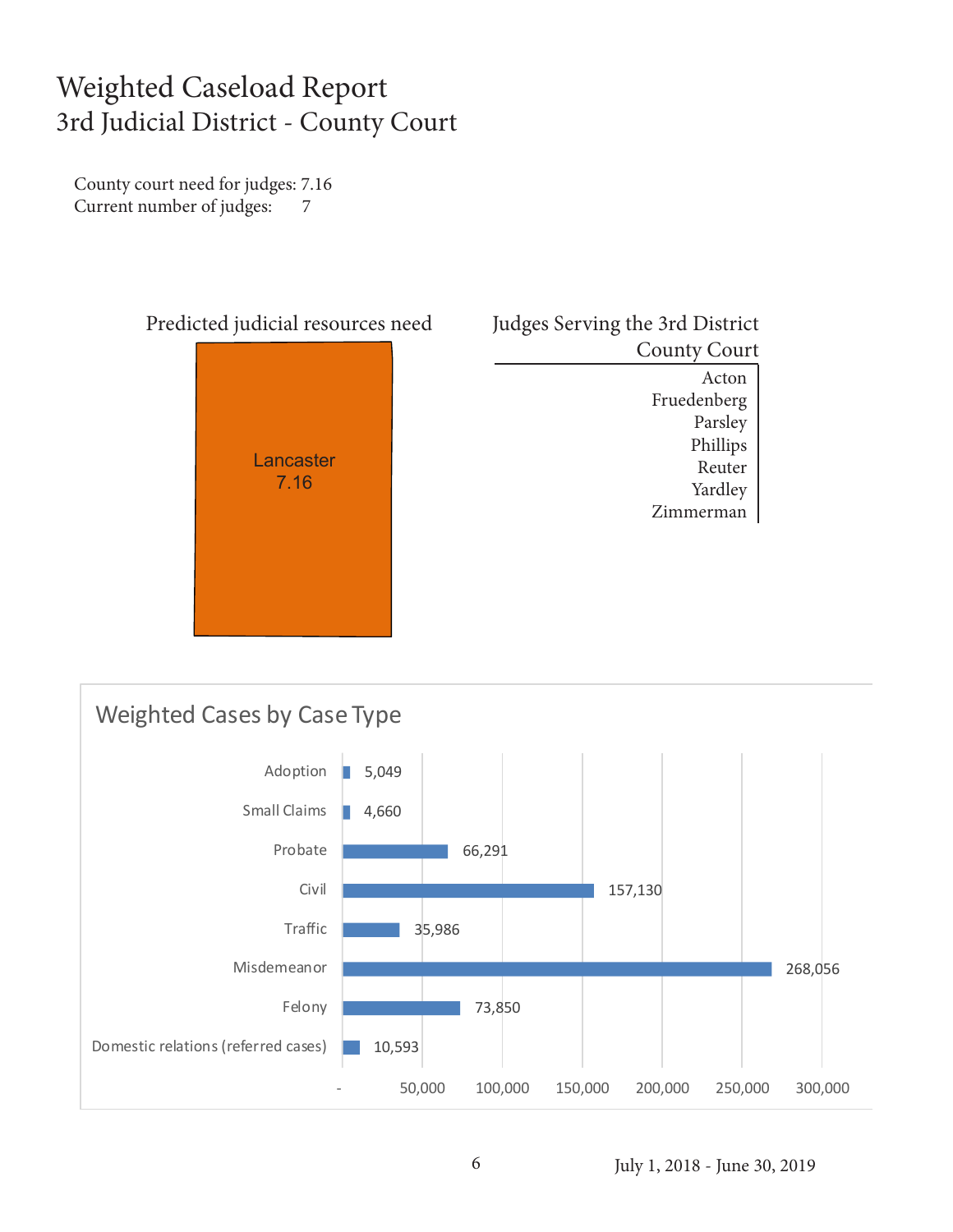#### Weighted Caseload Report 4th Judicial District - County Court

County court need for judges: 13.40 Current number of judges: 12



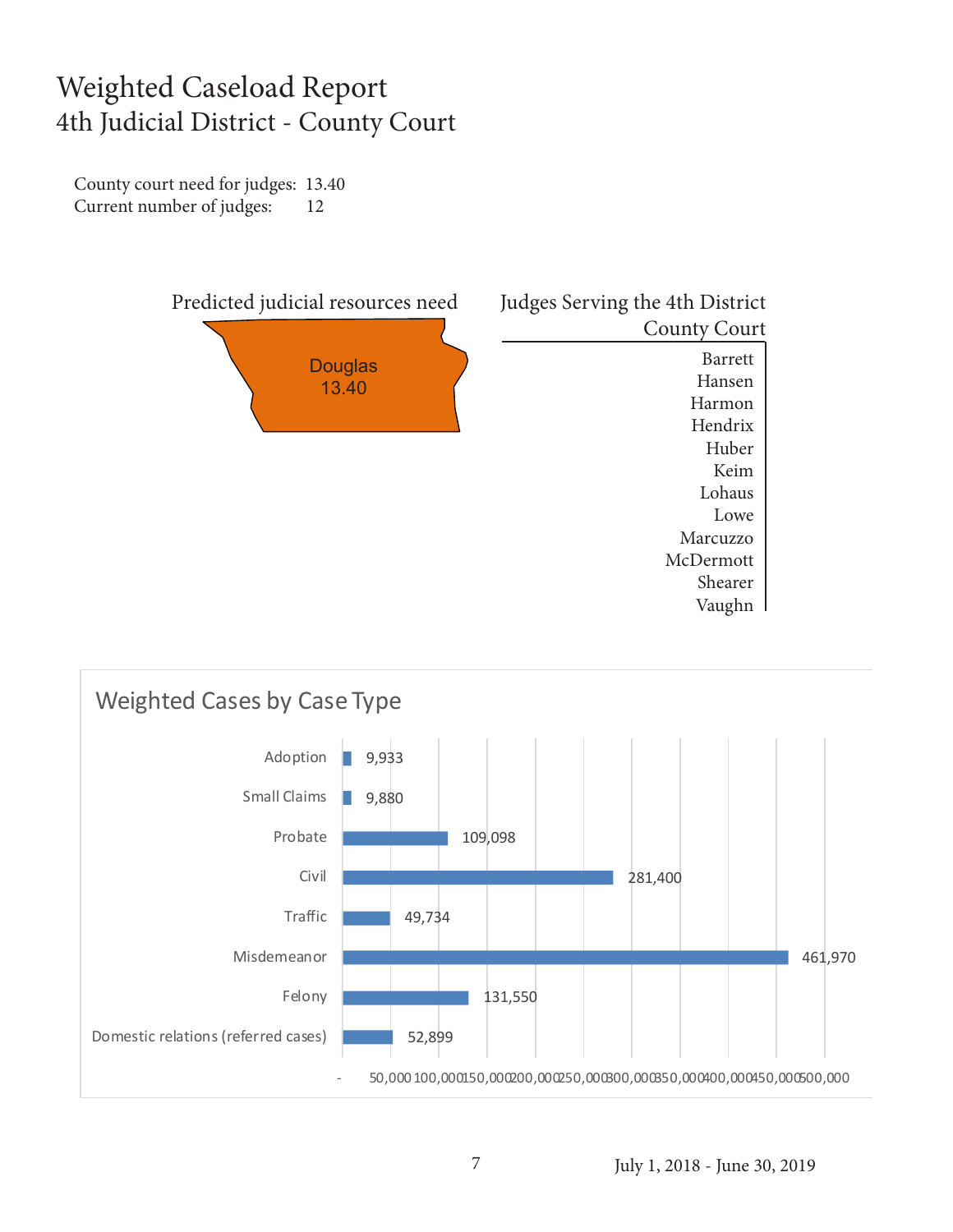#### Weighted Caseload Report 5th Judicial District - County Court

County court need for judges: 3.98 Current number of judges: 5



July 1, 2018 - June 30, 2019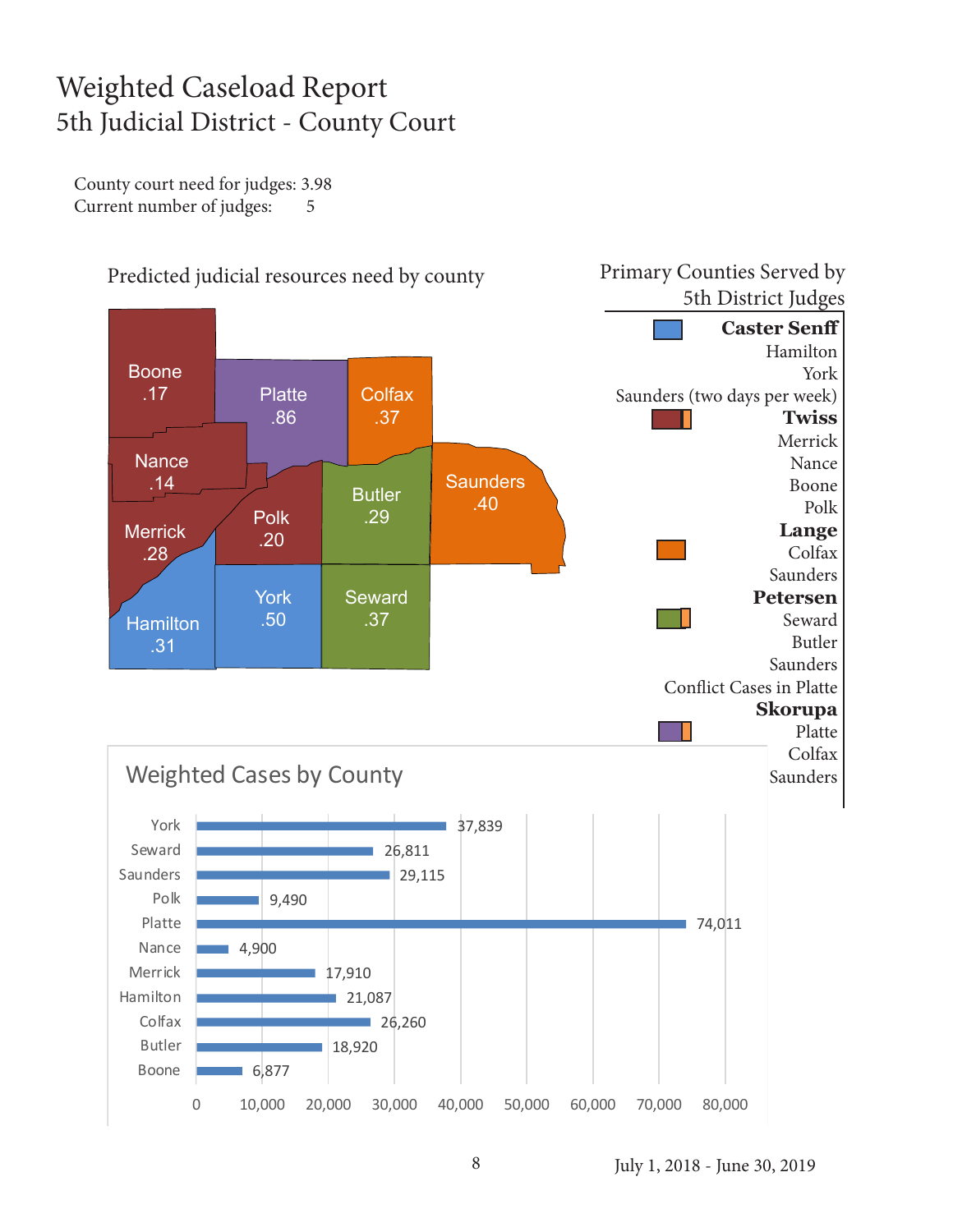#### Weighted Caseload Report 6th Judicial District - County Court

County court need for judges: 3.56 Current number of judges: 4





July 1, 2018 - June 30, 2019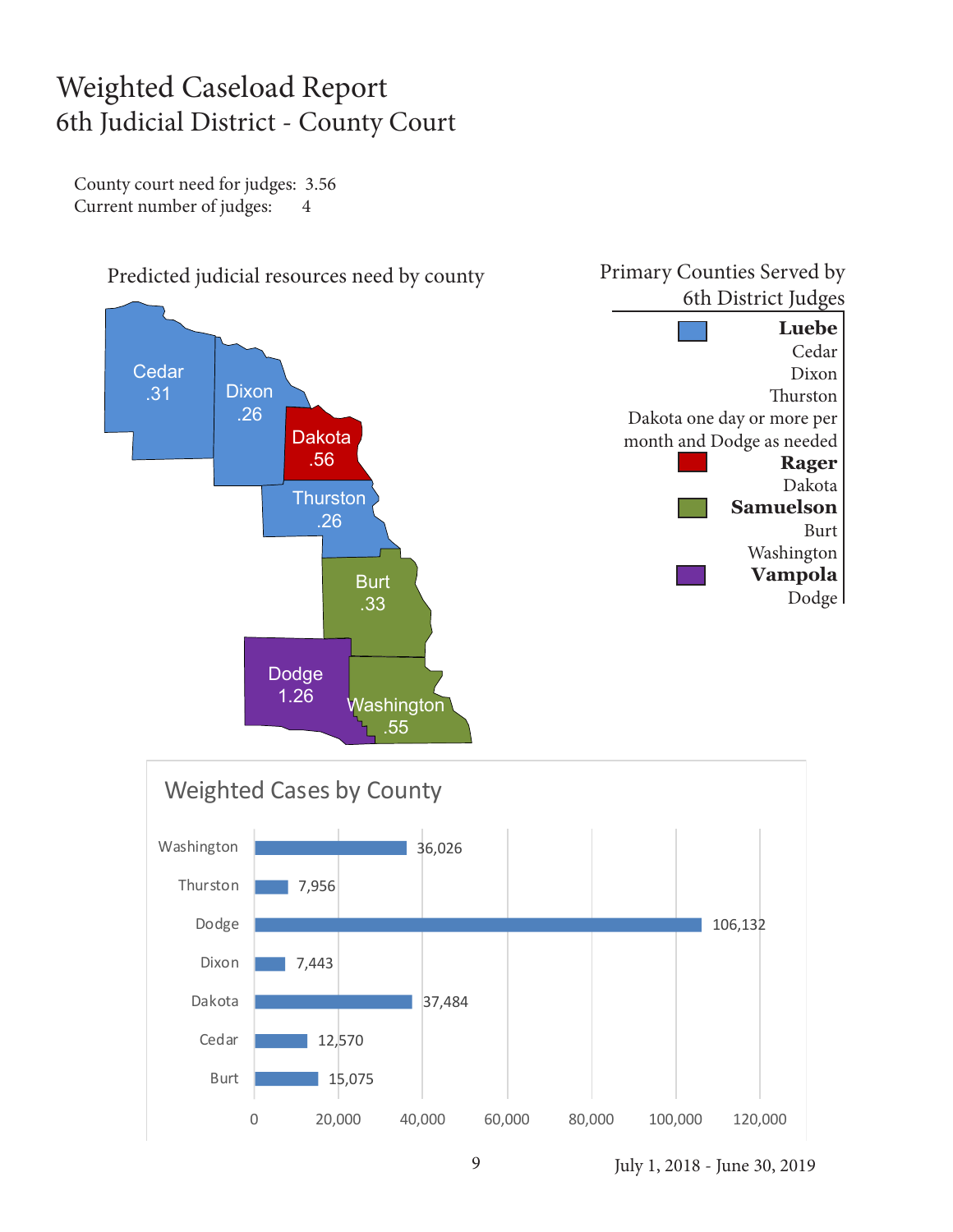#### Weighted Caseload Report 7th Judicial District - County Court

County court need for judges: 2.42 Current number of judges: 3



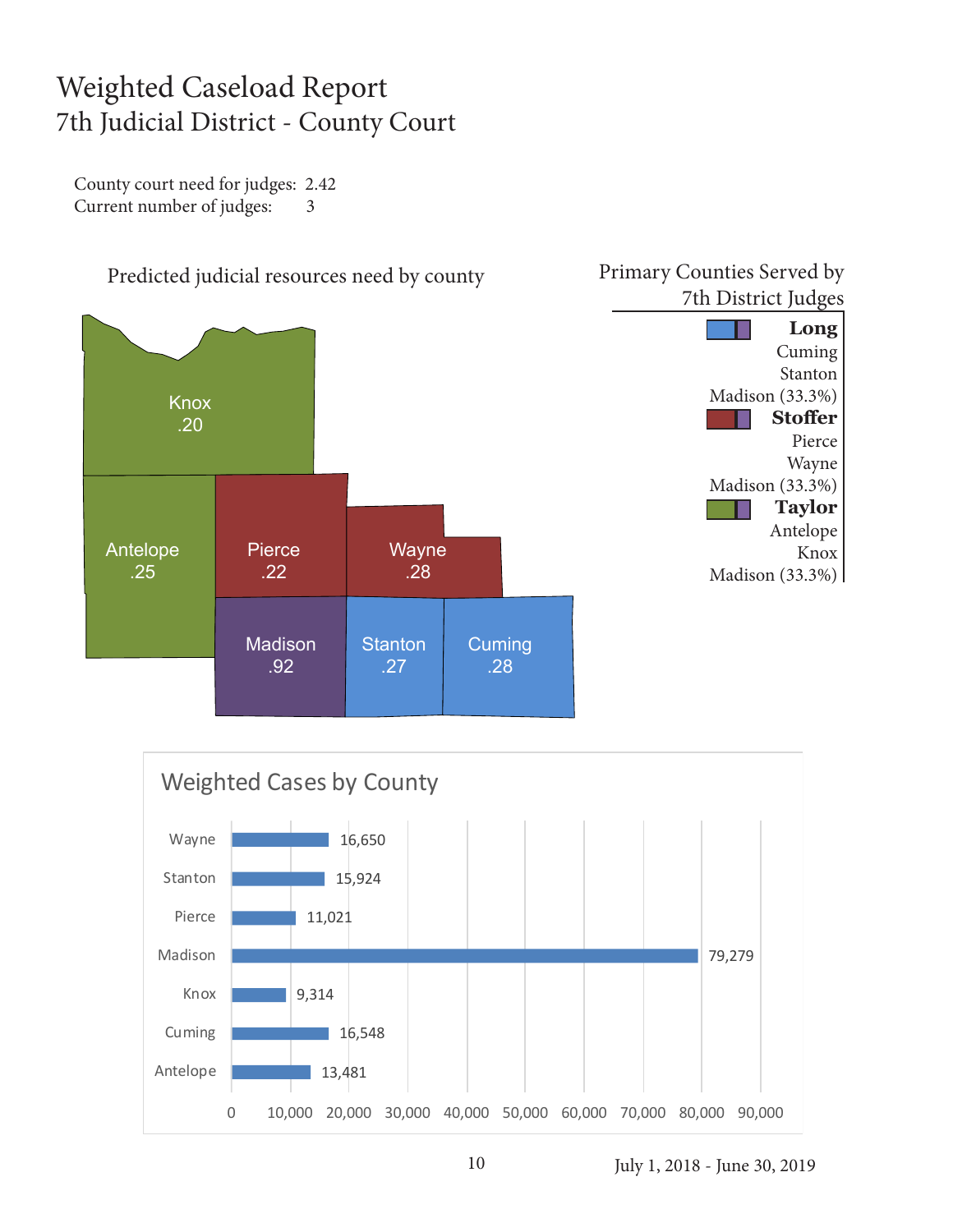#### Weighted Caseload Report 8th Judicial District - County Court

County court need for judges: 2.08 Current number of judges: 3

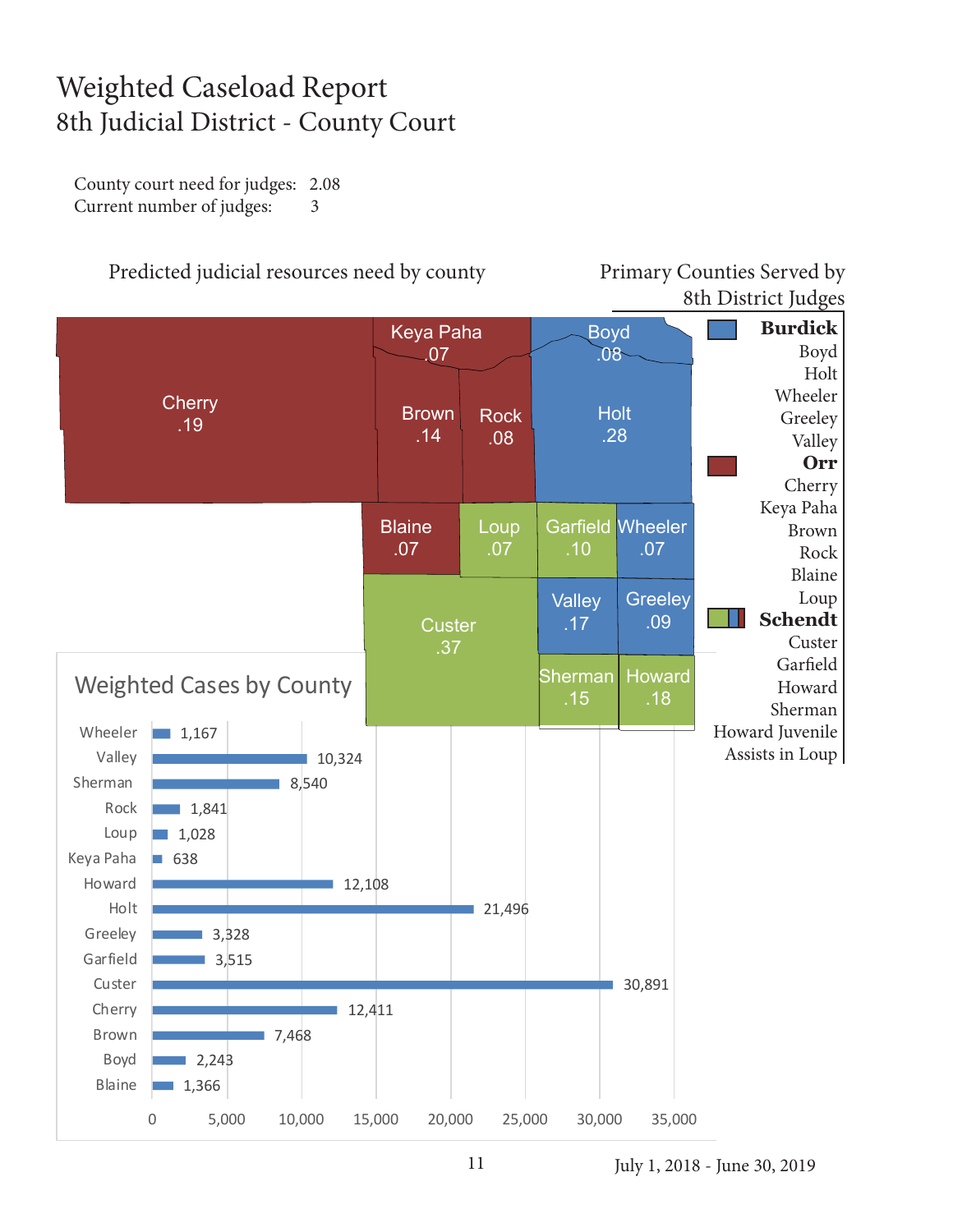#### Weighted Caseload Report 9th Judicial District - County Court

County court need for judges: 3.58 Current number of judges: 4



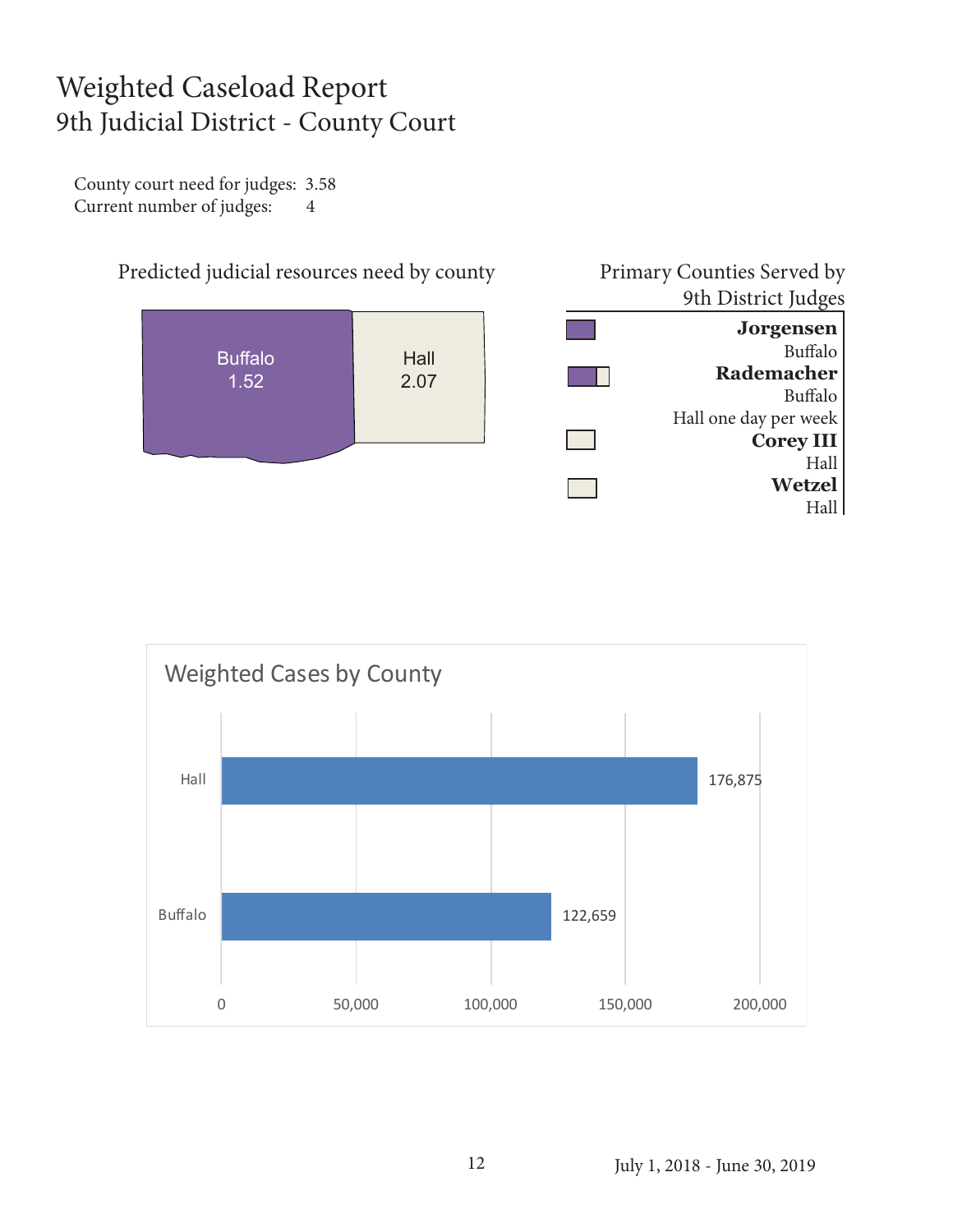#### Weighted Caseload Report 10th Judicial District - County Court

County court need for judges: 2.67 Current number of judges: 3

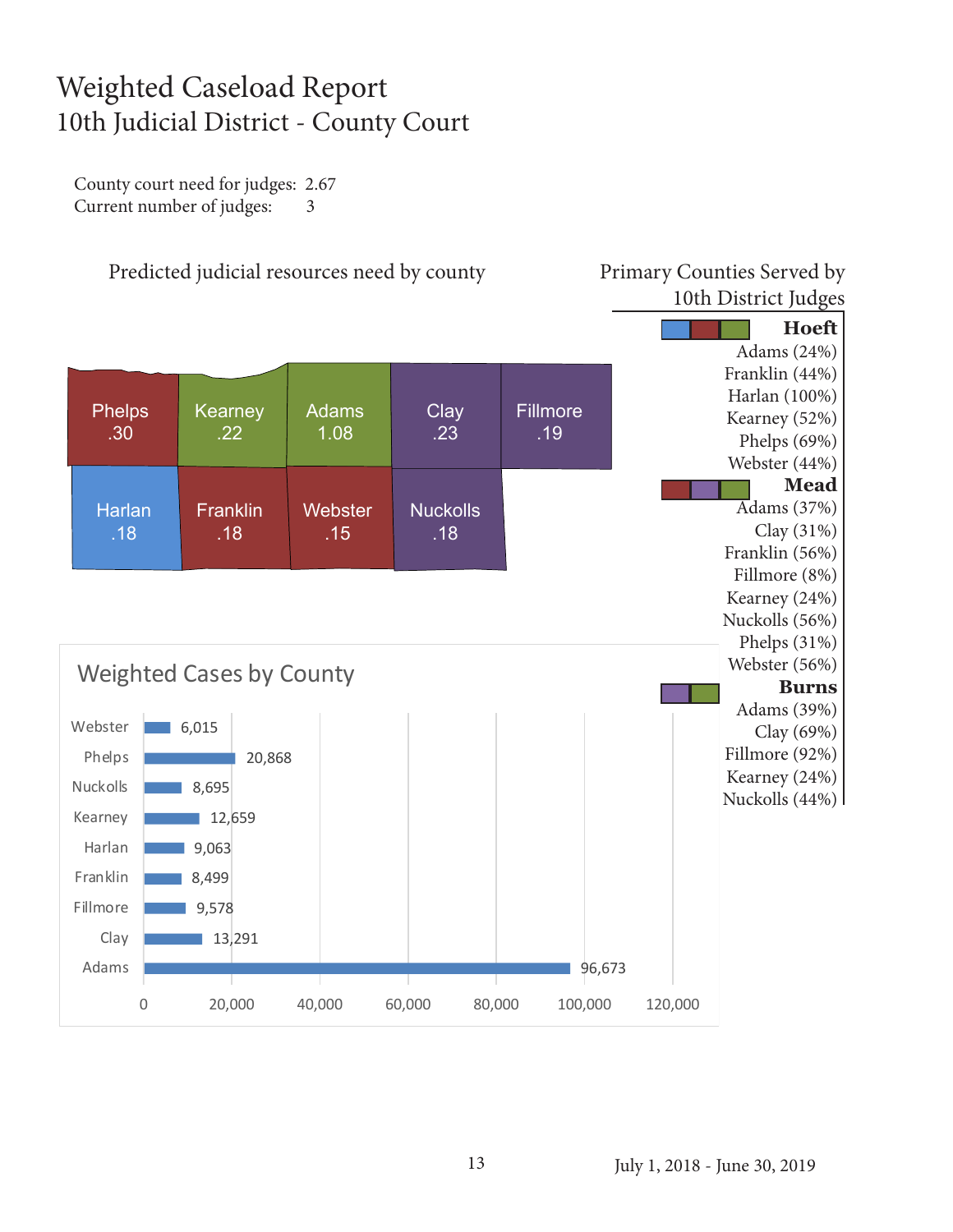#### Weighted Caseload Report 11th Judicial District - County Court

County court need for judges: 4.45 Current number of judges: 5